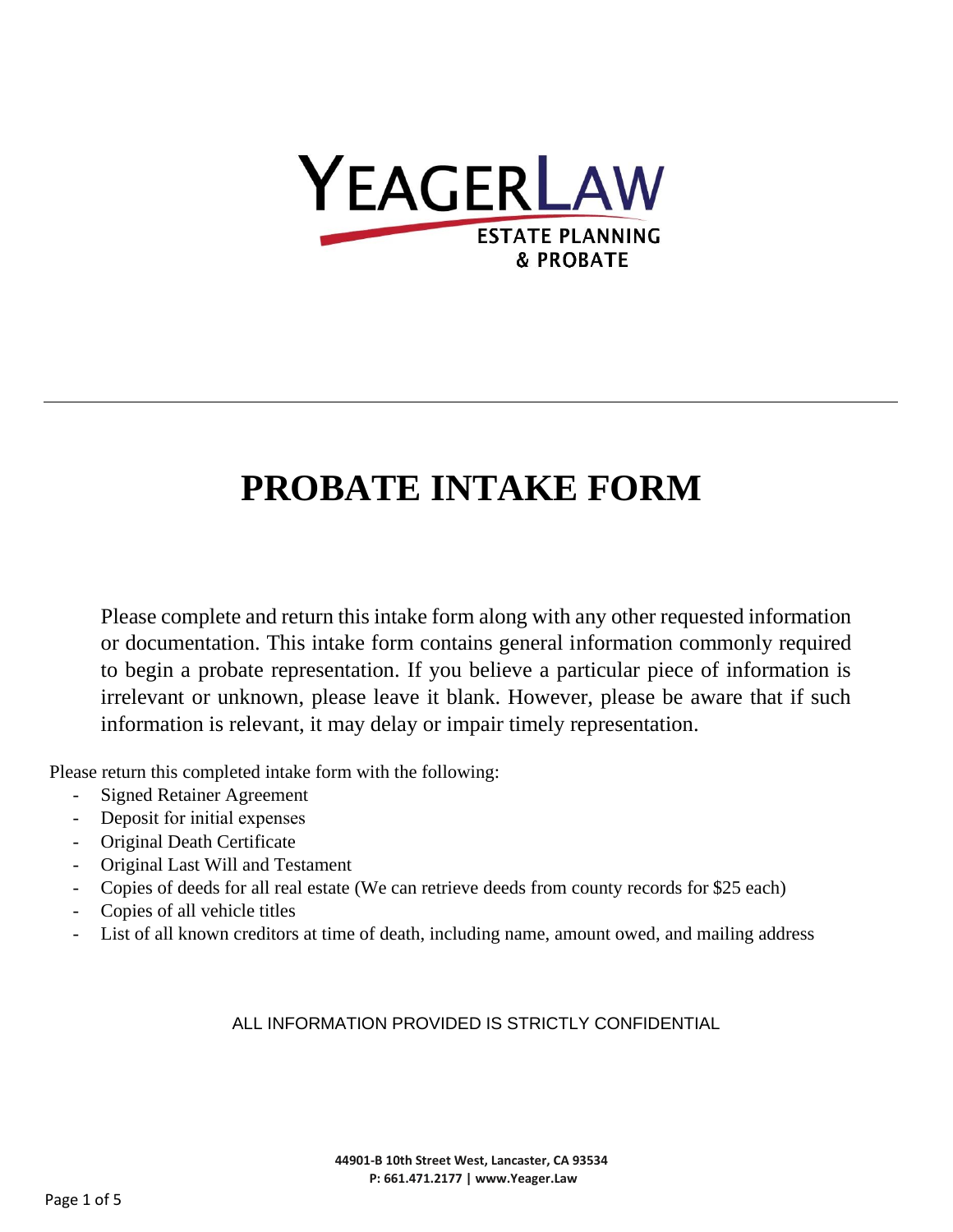#### **PETITION AND DECEDENT INFORMATION**

| Client-Petitioner's Name                                                                                      |                                |  |  |
|---------------------------------------------------------------------------------------------------------------|--------------------------------|--|--|
|                                                                                                               |                                |  |  |
|                                                                                                               |                                |  |  |
|                                                                                                               |                                |  |  |
|                                                                                                               |                                |  |  |
| $City$ $Zip$ $Type$                                                                                           |                                |  |  |
|                                                                                                               |                                |  |  |
| Alternate Phone Number<br><u>Dell</u> <del>□</del> Home □ Business                                            |                                |  |  |
|                                                                                                               |                                |  |  |
|                                                                                                               | <b>DECEDENT INFORMATION</b>    |  |  |
|                                                                                                               |                                |  |  |
|                                                                                                               |                                |  |  |
|                                                                                                               |                                |  |  |
|                                                                                                               |                                |  |  |
|                                                                                                               |                                |  |  |
|                                                                                                               |                                |  |  |
| Marital Status: $\Box$ Single , never married                                                                 |                                |  |  |
|                                                                                                               | <b>ESTATE PLAN INFORMATION</b> |  |  |
| Please mark whether the decedent had any of the following estate planning documents. Please provide copies of |                                |  |  |

these documents if available. If unavailable, please indicate where these documents can be found.

| $\Box$ No Known Estate Planning Documents              |                                    |  |  |  |
|--------------------------------------------------------|------------------------------------|--|--|--|
| $\sqcap$ Will                                          | $\Box$ Financial Power of Attorney |  |  |  |
| $\Box$ Revocable Living Trust $\Box$ Irrevocable Trust |                                    |  |  |  |
| $\Box$ Advanced Healthcare Directive                   | $\Box$ Living Will                 |  |  |  |

□ HIPPA Authorization □ Other Trust

**44901-B 10th Street West, Lancaster, CA 93534 P: 661.471.2177 | www.Yeager.Law**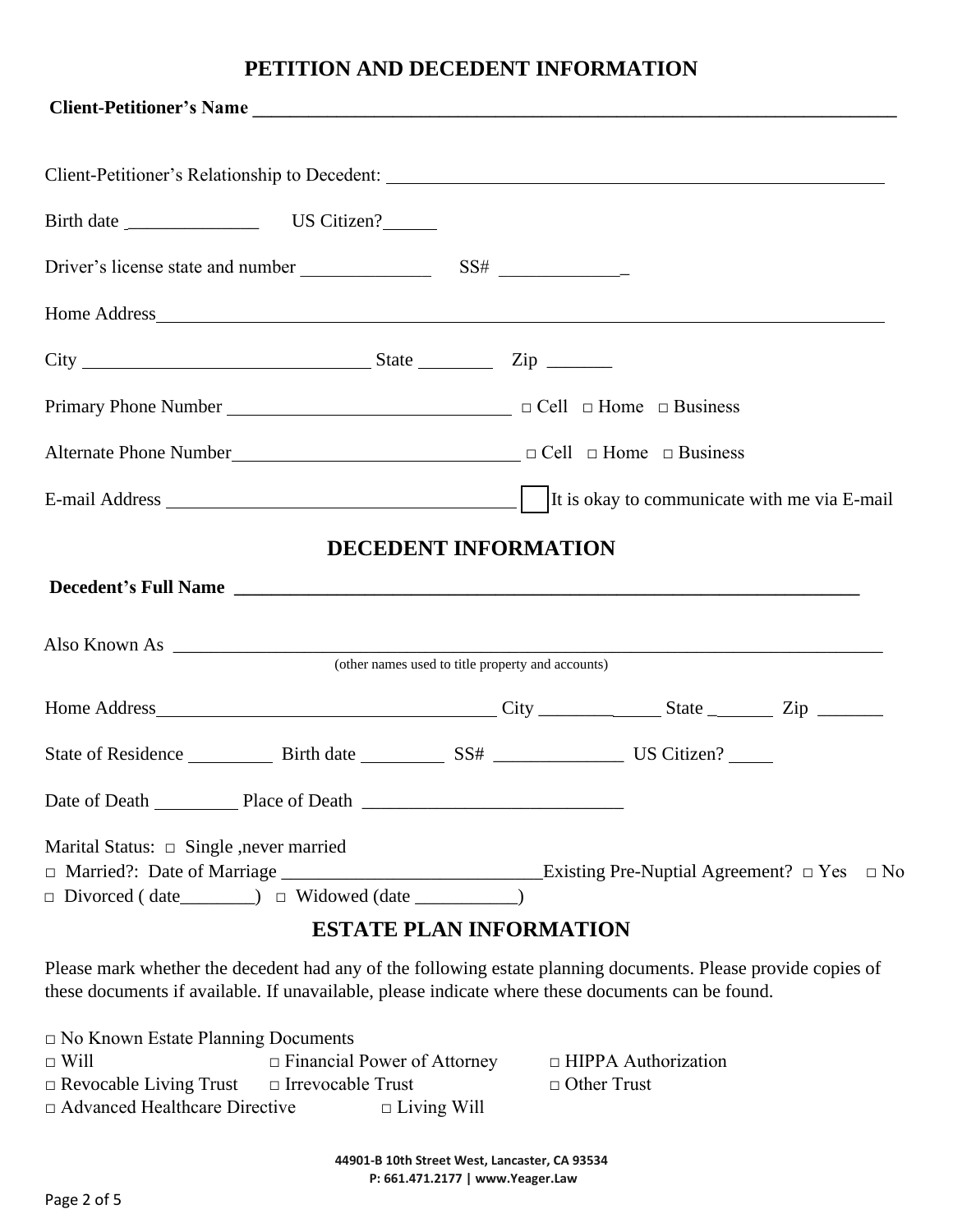## **FAMILY AND HEIRS**

Please provide the name and address of the following family members of the *deceased,* whether heirs or not. If deceased, please indicate so.

|      | Spouse/Domestic Partner<br>Mailing Address: National Address: National Address: National Address: National Address: National Address: National Address: National Address: National Address: National Address: National Address: National Address: Nationa |
|------|-----------------------------------------------------------------------------------------------------------------------------------------------------------------------------------------------------------------------------------------------------------|
|      | Children of Decedent (Please provide their name, relation to deceased, birthdate, and state of residence. If<br>deceased, please indicate so and provide information on any of their children. Use additional pages as necessary.)                        |
| Name | Relation Age Mailing Address                                                                                                                                                                                                                              |
|      | <u> 1989 - Johann Stoff, amerikansk politiker (d. 1989)</u>                                                                                                                                                                                               |
|      |                                                                                                                                                                                                                                                           |
|      | ,我们也不会有什么。""我们的人,我们也不会有什么?""我们的人,我们也不会有什么?""我们的人,我们也不会有什么?""我们的人,我们也不会有什么?""我们的人                                                                                                                                                                          |
|      |                                                                                                                                                                                                                                                           |
|      |                                                                                                                                                                                                                                                           |
|      |                                                                                                                                                                                                                                                           |
|      |                                                                                                                                                                                                                                                           |
|      |                                                                                                                                                                                                                                                           |
|      |                                                                                                                                                                                                                                                           |
|      | Other Important Persons (include all persons named in the Will and other documents)                                                                                                                                                                       |
| Name | <b>Example 18 Relation</b> Age Mailing Address                                                                                                                                                                                                            |
|      |                                                                                                                                                                                                                                                           |
|      |                                                                                                                                                                                                                                                           |
|      |                                                                                                                                                                                                                                                           |
|      |                                                                                                                                                                                                                                                           |
|      |                                                                                                                                                                                                                                                           |
|      |                                                                                                                                                                                                                                                           |
|      |                                                                                                                                                                                                                                                           |
|      |                                                                                                                                                                                                                                                           |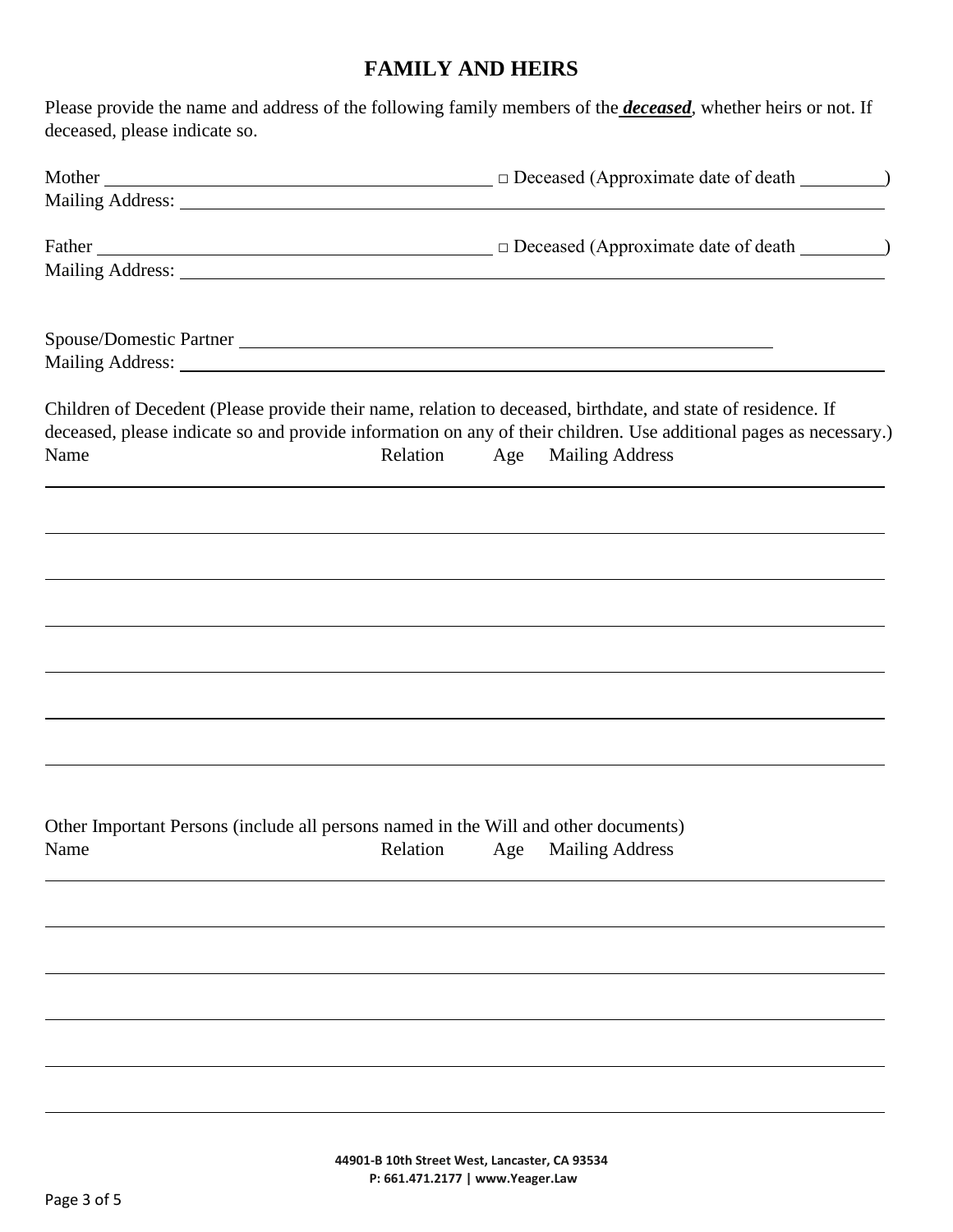## **PROPERTY INFORMATION**

Please provide information on property owned by the deceased at the time of death. Please indicate any joint owners or beneficiaries.

| <b>Real Estate</b>                                                               |                       |                        |                              |               |
|----------------------------------------------------------------------------------|-----------------------|------------------------|------------------------------|---------------|
| <b>Address</b>                                                                   |                       |                        | <b>Estimated Gross Value</b> | Mortgage      |
|                                                                                  |                       |                        |                              |               |
| Vehicles (including boats, trailers, and other items)<br>Make/Model/Year         | Location              | <b>Estimated Value</b> |                              | Vehicle Liens |
| <b>Bank Accounts (Checking/Savings Accounts)</b><br><b>Bank Name</b>             | <b>Account Number</b> |                        | <b>Estimated Value</b>       |               |
| <b>Investment Accounts (Stocks/Mutual Funds)</b><br><b>Financial Institution</b> | <b>Account Number</b> | <b>Beneficiaries</b>   | <b>Estimated Value</b>       |               |
| Retirement Accounts (IRA/401K)<br><b>Financial Institution</b>                   | <b>Account Number</b> | Beneficiaries          | <b>Estimated Value</b>       |               |
| <b>Insurance Policies</b><br>Insurer                                             | Policy Number         | Beneficiaries          | <b>Estimated Value</b>       |               |
|                                                                                  |                       |                        |                              |               |